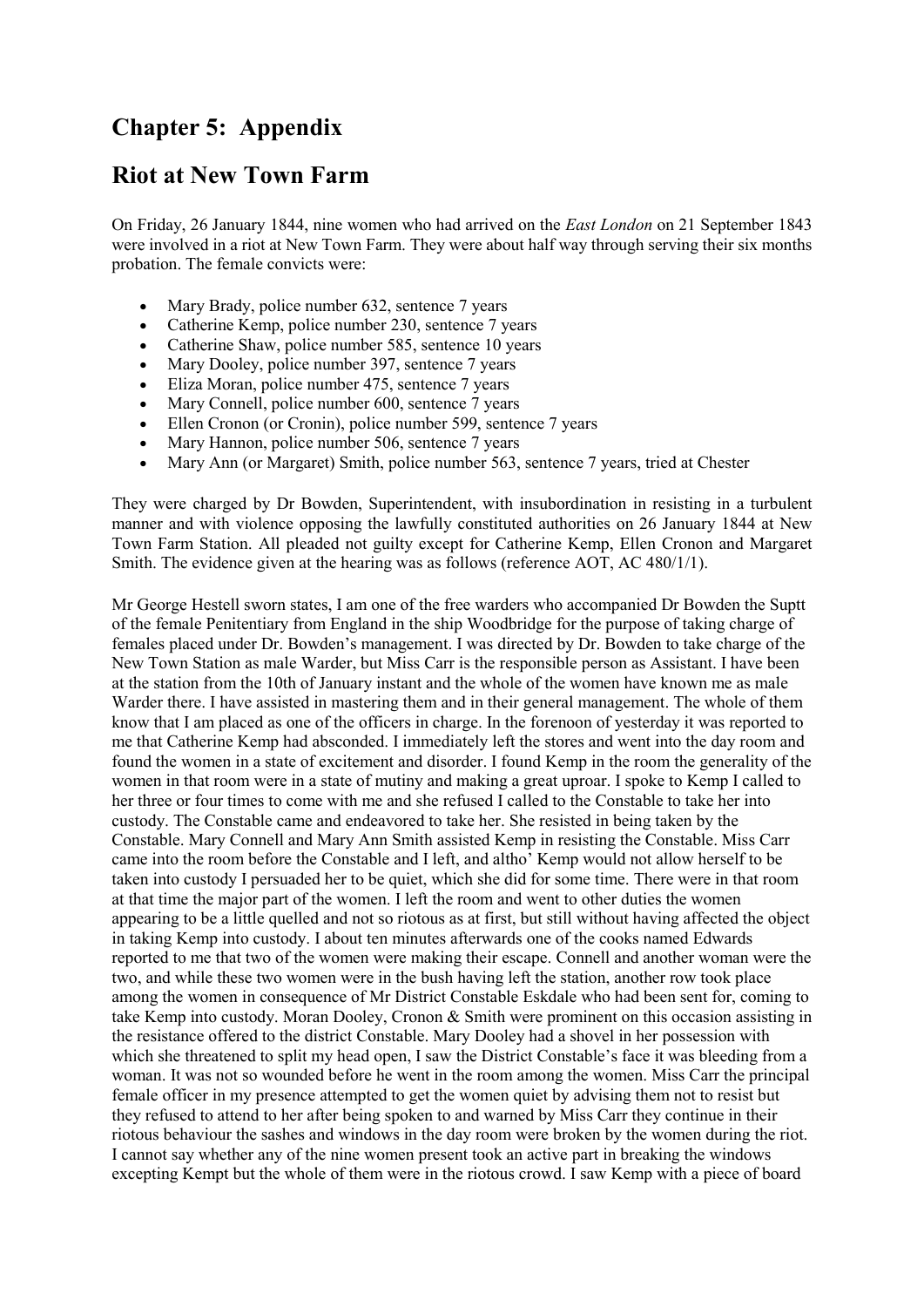in her hand about four feet long smashing the windows. During my absence outside the station the bread store was broken into and through the interstices of the paling I saw the women in the bread store. The bread is under my charge and there is the quantity of about fifty four loaves missing in consequence of the store being so broken into, the Watch Box which is placed inside the yard was also broken in pieces during the time I was absent from the yard. Mr Eskdale had two or three Constables to assist him but was unable to take them into custody. In consequence of the open and riotous conduct of the women we were obliged to go away from them and leave them in possession of the yard, the door leading into which was fastened on the inside by the women. We were therefore obliged to send off to Hobart Town for more assistance and the women were in a turbulent and disorderly state yesterday when the Principal Superintendent came to the Station. Xd by Brady

You left your bed about half past ten and I saw you in the yard when the disturbance first commended after the Constable came I saw you exciting the other women against the English women. I was outside at this time and saw you distinctly through the palings. Xd by Dooley

I saw you one of the most active among the women excepting Kemp and I saw you trying to rescue Kemp from the District Constable.

Xd by Connell

After you were brought back from the Bush I distinctly saw her smashing the windows and throwing about pots and plates.

Miss Eliza Carr sworn states, I am the Principal female officer in charge under Dr. Bowden at the female station and the females now present are under my orders. Yesterday at the station there was a riot among the women they generally refused to obey my orders. Kemp in particular, it was in consequence of her riotous behaviour that I desired her to sit down, which she did for a short time and she afterwards became as tumultuous as before. The major part of the women openly resisted my authority. I cannot particularise any of the women now present excepting Kemp and Connell they were two of the worst in the tumult their conduct being calculated to excite others to a disturbance. None of the women offered me any personal violence but Connell was very impudent. During the time of the riotous conduct of the women yesterday I was in the day room I was present there when the windows were broken, they were broken by the women throwing pannicans and various other missiles. I saw Kemp standing on the forms and tables and throwing pannicans and plates. I saw the District Constable on his arrival at the station and he then had no wound on his face but after he had been among the women his face was bleeding. I did not hear of any actual bad language made use of, with the exception of Kemp. She made use of very bad words, words which I do not like to repeat and which no female of common decency ought to hear. From their riotus conduct I lost all authority over them and Moran, Dooley & Brady were worse than the others during the day. Xd by Moran

I spoke to you several times and you set me at defiance and so did Kemp and Dooley after the Constables came.

Xd by Brady

I saw you exciting others by your conduct and manner.

Miss Mary Wills Stroud sworn states, I am one of the female officers under Dr. Bowden in the New town Station. The women at the station yesterday were very riotous, they disobeyed the orders which were given to them, the major part of the women were in an open state of mutiny. I perceived the whole of these women excepting Cronan in the riot and tumult and as busy as any of the rest of them Kemp was worse than any of them. She struck me in the face with a tin plate and gave me this injury on my mouth Kemp striking me was a consequence of her resistance to the Constable and my going up to her to endeavour to persuade her to go with the constable. I was present when Mr Eskdale the District Constable wished to take Kemp into custody and she openly resisted him. Mr Eskdale was wounded on the face and the wound was caused by some of the women. In consequence of the violent conduct of the women the officers of the station were obliged to go outside excepting Miss Carr and I was obliged to go outside for my personal safety. Kemp in particular threatened to take my life. All the women now present excepting Cronan were forward in the riot. I saw Brady in the yard among the other women after the Constables came I saw the windows smashed in by the women but I cannot particularize and particular woman there was such a riot and confusion at the time. During the time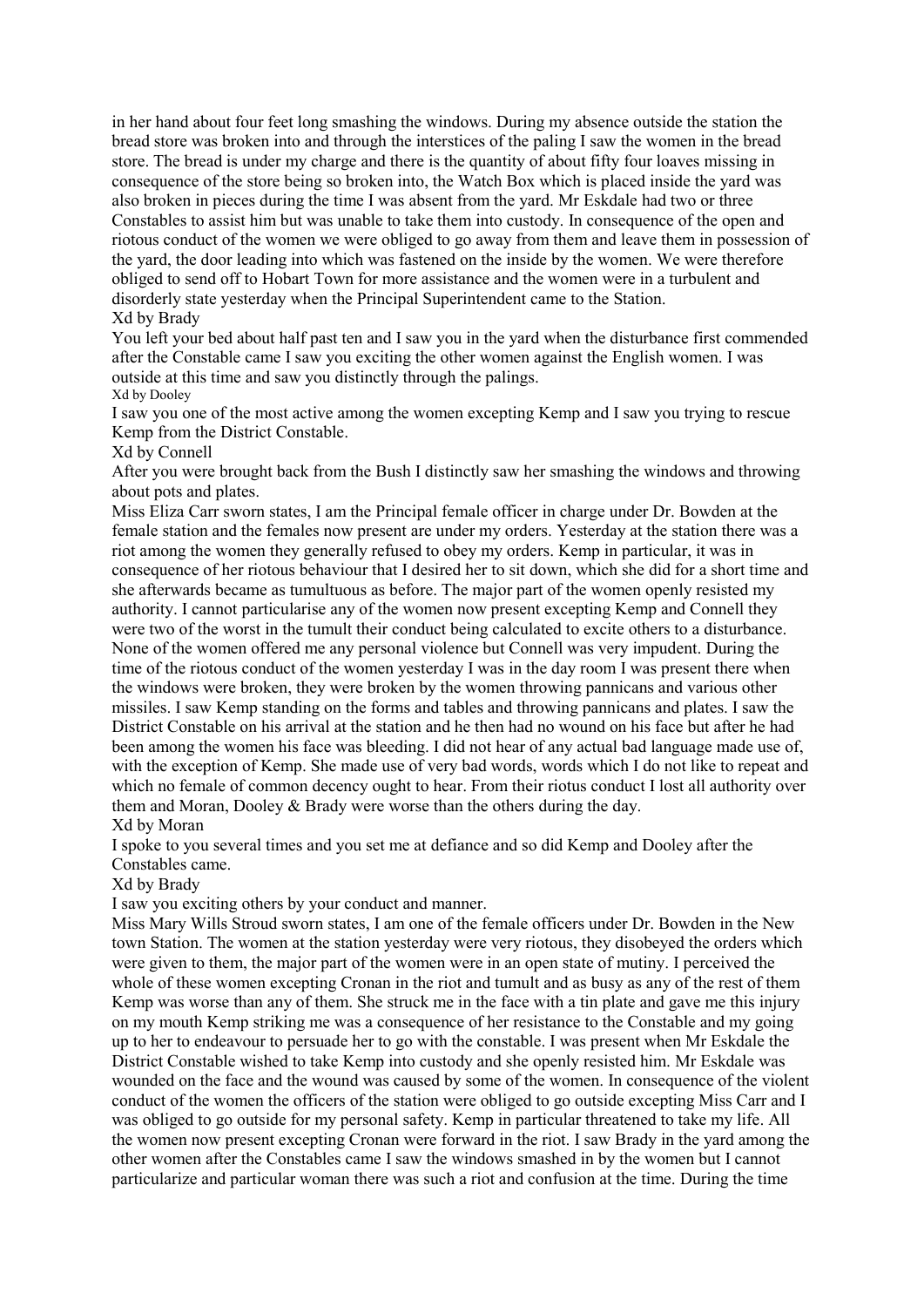the Constable was there I beckoned to Hannon to come away she called me very bad names and said she would do for me, and this could be heard by the other women. After the women commenced the riot I know the bread store was broken into.

Mr Joseph Eskdale sworn states, I am District Constable at New Town, I was called on duty to the female Establishment at New Town yesterday in consequence of the disturbance which had taken place on the station. When I got there I found the women very noisy. I went with Mr Heskitt among the women and he pointed out Kemp. He stated that one of the female officers had been struck by Kemp and he directed her to be taken into custody. I attempted to take her into custody and she resisted, the whole of the women now present I recognise as assisting in that tumult when I was prevented taking Kemp into custody, particularly Smith, Cronan and Dooley they were more riotous than the rest and were the principals one that first came to the rescue of Kemp. It was in the execution of my duty yesterday among these women that I received this wound in my face. I cannot particularize the woman that wounded me because there were a great many round at the time but I believe it to have been done by a stone. I recalled that Smith & Cronan were among the women round about me at the time of my receiving the wound and I recollect seeing Dooley with a shovel in her hand which she flourished round her head threatening to strike the first that came near her. I could not do my duty in taking Kemp into custody in consequence of the women's violent conduct fearing some further personal violence would take place. A large body of Constables were eventually obliged to be sent for. I saw the windows broken and identify Kemp as being principally concerned. I saw her strike two blows at the windows with a stick. The riotous conduct of the women continued about half an hour after my arrival.

#### Xd by Connell

I am not quite certain that you were not of the prominent ones, on reflection I do no recollect seeing her in the riot. I am quite confident as to all the rest.

George Ross Constable sworn states, I accompanied Mr Eskdale on duty yesterday to the New Town Station when we got there the women were kicking up a row, it was a riot. I went inside the station. I took hold of Kemp and took her outside and several of the other women surrounded me. Mary Dooley had a spade in her hand and she struck at me but missed me. I got this black eye among the women from a stone after we came out having been regularly stoned out they set too & broke the windows. I did hear some woman call out don't throw stones but I don't know whether it was Hannon or not. Ellen Cronan states in her defence she was scolding and talking as well as any other but did not take any weapon.

The rest of the prisoners state they have nothing to say in their defence.

Sentences: Catherine Kemp & Mary Dooley – their existing sentences of transportation extended for two years with a recommendation that they be moved from the Establishment and placed on probation in the Female House of Correction; Mary Connell & Eliza Moran – their existing sentences of transportation extended for one year with the same recommendation as above; Mary Ann Smith, Mary Hannon & Catherine Shaw – each to be placed six months to hard labor with a recommendation that they serve such period in the separate working rooms in the female House of Correction; Ellen Cronan & Mary Brady – each to be placed ten days solitary confinement.

**Source: Female Convicts Research Centre; Convict Institutions, Probation Stations, New Town Farm.**

**ANN LEE**

**Anne Lee Irish Transportation Records CRF 1843 L15 Film 52** *W Connor 24 Apl 43 noted along the side*

> 10 [...... St James? ] April 22 1843

Sir,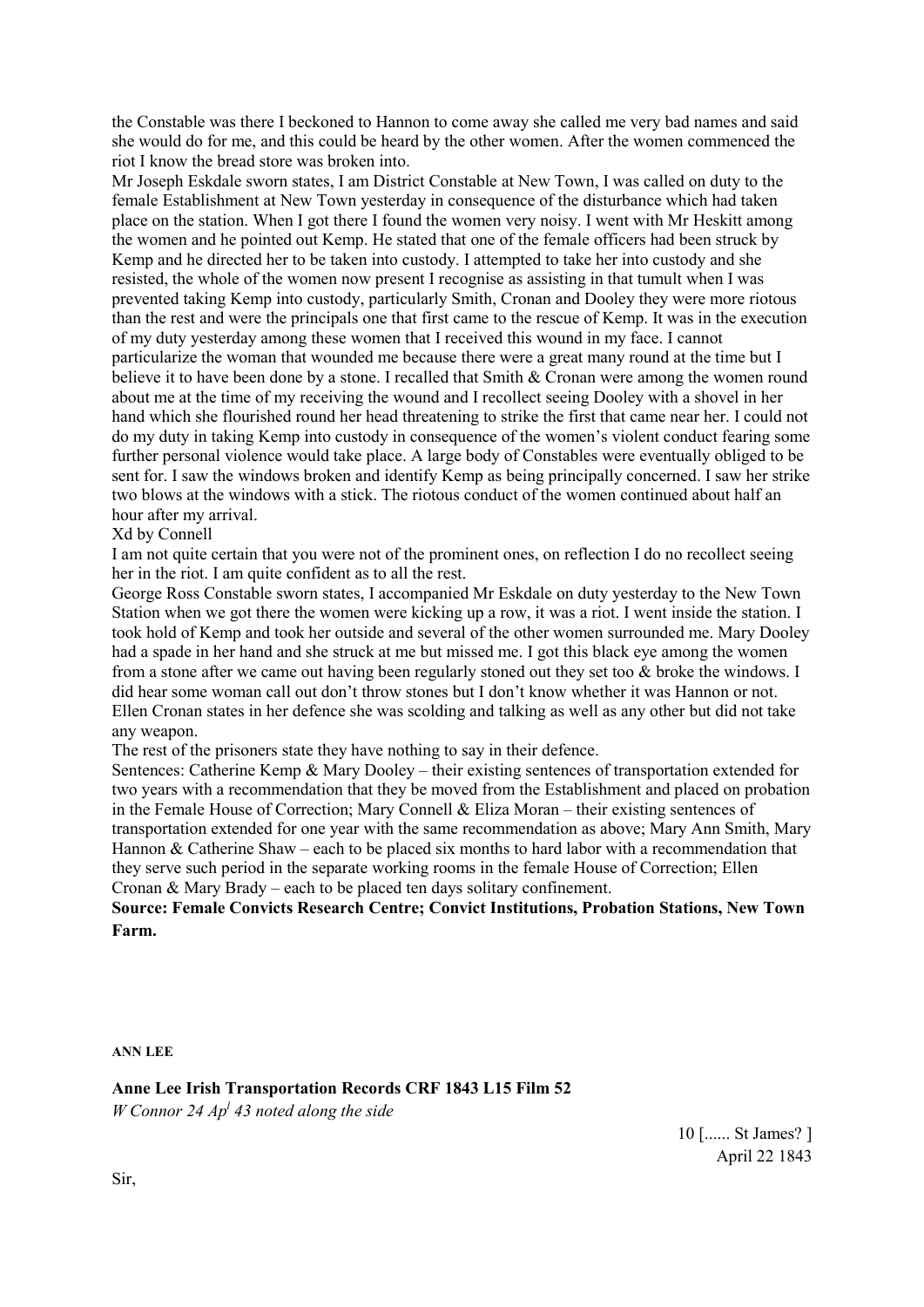I have had the honor to receive from you the enclosed Memorial from O Lee, and a request to inform you for the information of his Excellency, with the particulars of her case.

The Prisoner was tried at the last Monaghan Quarter Sessions, upon a charge of stealing from the Pocket of the Prosecutrix in the market of Monaghan, nine pence; the case on the part of the Crown was very clearly & satisfactorily proved, in fact the prisoner was seen removing the money from the pocket of the Prosecutrix. The Jury without any doubt or hesitation found the Prisoner Guilty, and previous to passing Sentence, I inquired from the Governor of the Gaol, & the Police, whether the Prisoner had ever before been charged & convicted of a similar offence, and having been informed that she had, and is a very hardened  $\&$  old offender (although young in years) with the entire  $\begin{bmatrix} 1 \end{bmatrix}$  of the magistrates present; I passed the sentence of transportation for 7 years on the Prisoner, and I regret to say, I am obliged to state that in my opinion there are not any mitigating circumstances which would the Prisoner a proper object of mercy.

> I have the honor To be Sir Your most ob<sup>t</sup> serv<sup>t</sup> James Major \*\*\*\*\*

*W Connor 21 Apl/43 noted along the side*

To His Excellency Earl De Grey

Lt. General and General Governor of Ireland

The Humble Petition of Honora Lee, otherwise "Ony Lee" Humbly Sheweth,

That your petitioner has petitioned your Excellency on the  $12<sup>th</sup>$  Inst. praying, your Excellencys Clemency as a prisoner under Sentence of Transportation.

Your petitioner Humbly implores your Excellency will be Graciously pleased to mitigate the Sentence, and your Petitioner will leave Ireland for America.

Your petitioner being only Eighteen years of Age, and having means to take her to America with the assistance of her Relatives, who are now ashamed to acknowledge petit<sup>r</sup> hoping your Excellency will take petitioners case into your humane Consideration and petitioner will ever pray.

#### Ony Lee

Monaghan Gaol

#### 21 April 1843

We whose names are hereunto subscribed do certify that we have known the late Cornelius Lee of Curraboc*(Corraback or Corragho?)* and his wife Rose McKiernan both natives of this County Cavan.

That they have always borne an Honest, Industrious, Upright and Irreproachable Character, unimpeached in any respect until the period of their decease.

That such they have been, notwithstanding they were the Parents of the Ill fated young Female Honorah Lee, at present under Sentence of Transportation since the late general Quarter Sessions of Monaghan.

I know the Parents of Memorialist since I entered this Parish as C. C. and therefore certify their moral Conduct to be Irr.......able

> Patrick Hill C.C. Lavy (*Lavey*)

From my knowledge of the Rev<sup>d</sup> Pat<sup>k</sup> Hill Roman Catholic Clergyman of Lavy parish I [am persuaded?] that he w<sup>d</sup> not have signed the above Certificate if had not been deserved.

I.L. Dickson Vicar of Lavy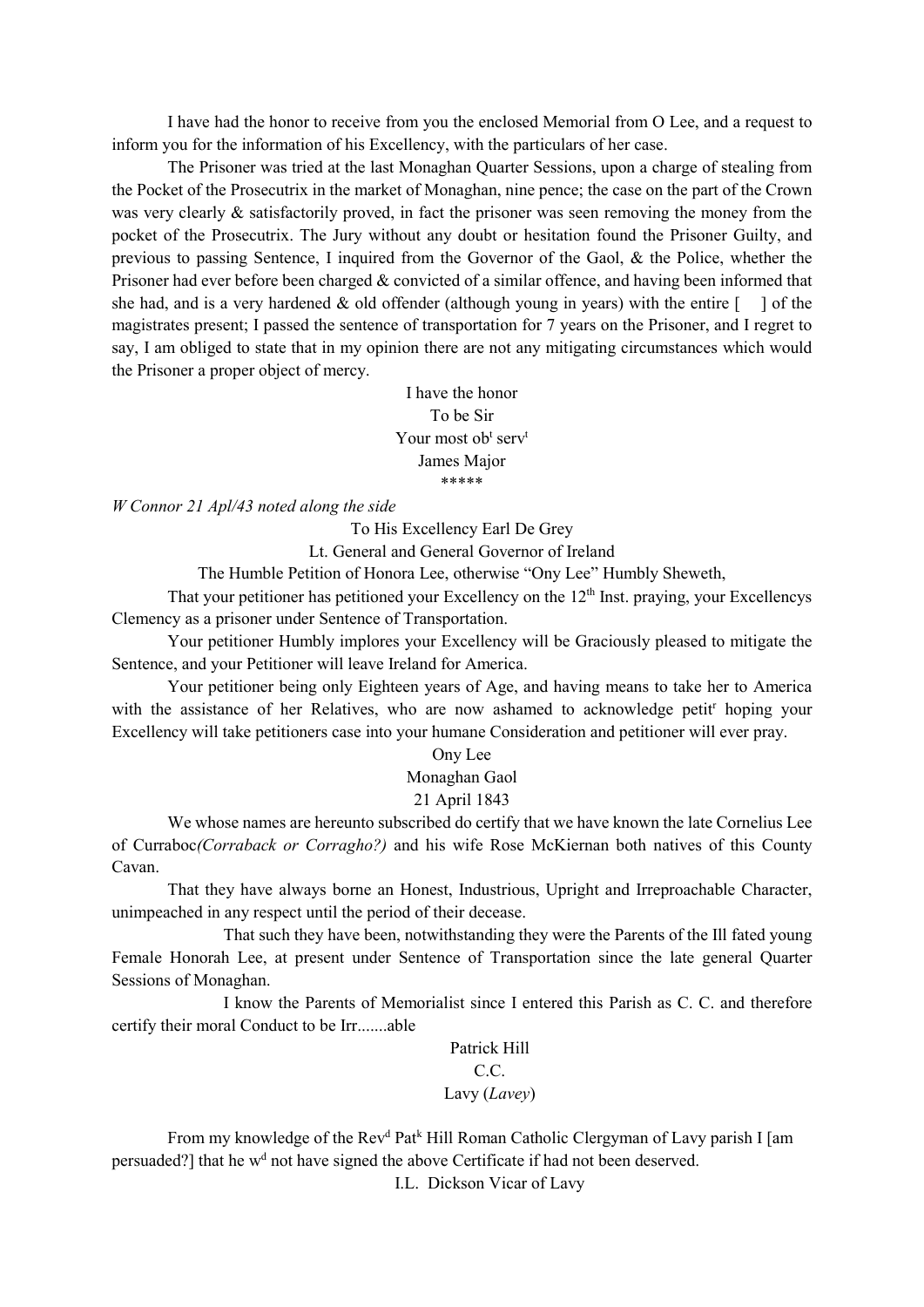Lavy C [....] April 18<sup>th</sup> 1843. \*\*\*\*\* *File Name* L 15 1843 Anne lee Stealing  $7$  yrs  $t^n$ The law must take its course Apl 25/ 1843 initials

\*\*\*\*\*

*Envelope* His Excellency Earl De Grey Lord Lieutenant Ireland Castle Dublin

*Stamped Chief Secretary's Office Dublin 43 Apl 26 W Connor noted along the side.*

> Monaghan 24th April 1843

Sir

With respect to the petition of Anne Lee referred for my report, I have the Honor to state for the information of his Excellency the Lord Lieutenant, that the allegations contained in it, as to the circumstances of her Trial, are untrue, as when arraigned she appeared perfectly sober, and I repeatedly informed her that she might postpone her Trial but she declined doing do – with reference to the statement as to her name I beg to refer to the enclosed Report of the Governor of Monaghan Gaol, to whom I applied on that point as she had been three times before in his Custody.

> I have the honor To be Sir Your Ob<sup>t</sup> Serv<sup>t</sup> *Signature* Clerk of the peace Coy Monaghan

To Edward Lucas Esqre etc etc etc Dublin Castle

\*\*\*\*\*

Dr Sir, In Answer to the other [.... I beg Leave to state for the information of the Clark of the peace that the prisoner thereon namd viz Anne Lee always was committed and answered to the Name of Anne Lee which was three or four times But her Present [ lawer?] wanted to change the name Thinking it may Be the means of Having her Sentence Mitigated, But a Worse Character has Never Came across me during my time of being Governor of this Gaol which is 20 years.

> I am Sir Your Ob<sup>t</sup> Serv<sup>t</sup> Jn Rowland Gov<sup>r</sup> of the gaol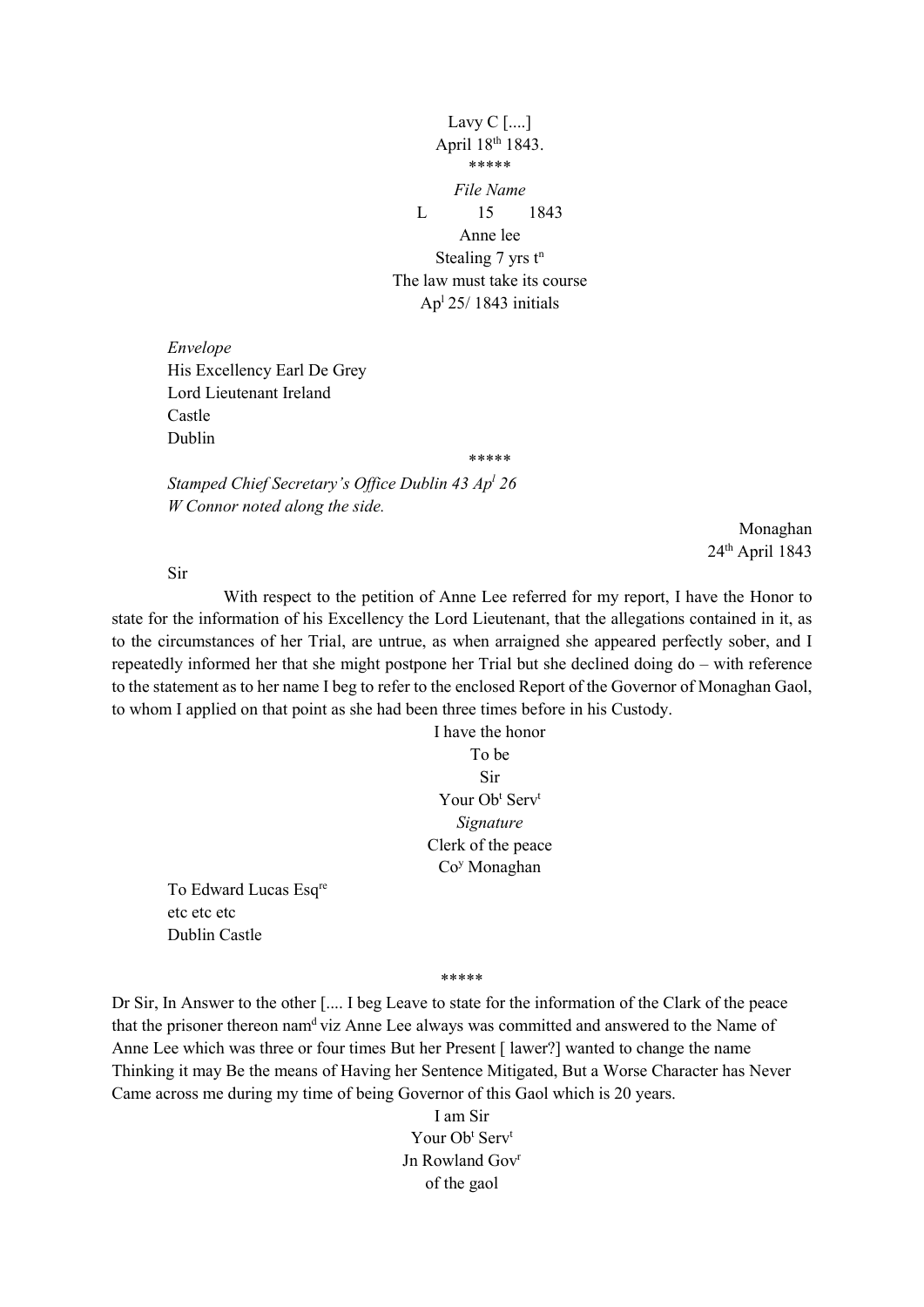#### of Monaghan

\*\*\*\*\*

John Rowland Esqre Gov<sup>r</sup> Prison Monaghan

> Monaghan 17th April

Dear Sir

You will have the goodness to say for the information of the Clerk of the peace, by what Christian Name the prisoner convicted & sentenced to Transportation at the last Quarter Sessions of this town as "Anne Lee" has been committed for Trial, and whether she answered to this or what other name at anytime while in your Custody

#### Yours truly ? Mitchell

 $Mr J<sup>n</sup> Rowland$ 

\*\*\*\*\*

*Stamped Chief Secretary's Office Dublin 43 Apl 26 W Connor 12 Apl/43 noted along the side*

#### To His Excellency Earl De Grey Lt. General and General Governor of Ireland

The Humble Petition of Honora Lee, a prisoner in the gaol of Monaghan under Sentence of 7 years

transportation.

Humbly Sheweth

That your petitioner was arrested after one o'clock, and transported before four o'clock the same day; and your petitioner in a state of consciousness at the time petitioner was put on trial, as your petitioner was quite tipsy being under the influence of whiskey which was perceived by Several persons in Court and particularly by one of the Grand Jury - Mr Wm Quinn of Rooskey Barracks Monaghan who is well known to the Clerk of the peace, otherwise your petitioner would have the assistance of a professional man to defend her, or would have postponed her trial to next assizes.

Your petitioner prays your Excellencys Clemency under the circumstances and the [privilege?] of the British Laws [*blotted word*] of not posting a prisoner on trial while in a state of intoxication.

Your petitioner was in the market of Monaghan on the same day when Head Constable Brady threatened to send petitioner over the water before night, and while petitioner was on trial Said Constable Brady was Buzzing to the Clerk of the peace against petitioner who conveyed the impression to the Barrister. Your petitioner was taken on Suspicion only as a woman said she was told that her pocket was picked, and your petitioner having Eight pence in Copper the woman said one of her pence was like one petitioners having been Blue Moulded, your petitioner got the change of a Shilling in a shop where Whiskey, Herrings & Rosen is sold and the Shop Keepers of Monaghan coppers are General Blue Moulded, Viz James Ross, David Horner & John O'Hanlon, could certify. Your petitioner has Six acres of land at 2//6 per acre at Ca..cher (Camlier?) near Stradone in the County of Cavan which petitioner was going to sell this season and leave the country for America.

Your petitioner was prosecuted and persecuted by Constable Brady with his representations that petitioner believes that barrister transported her on his impression and not for the charge laid against petitioner.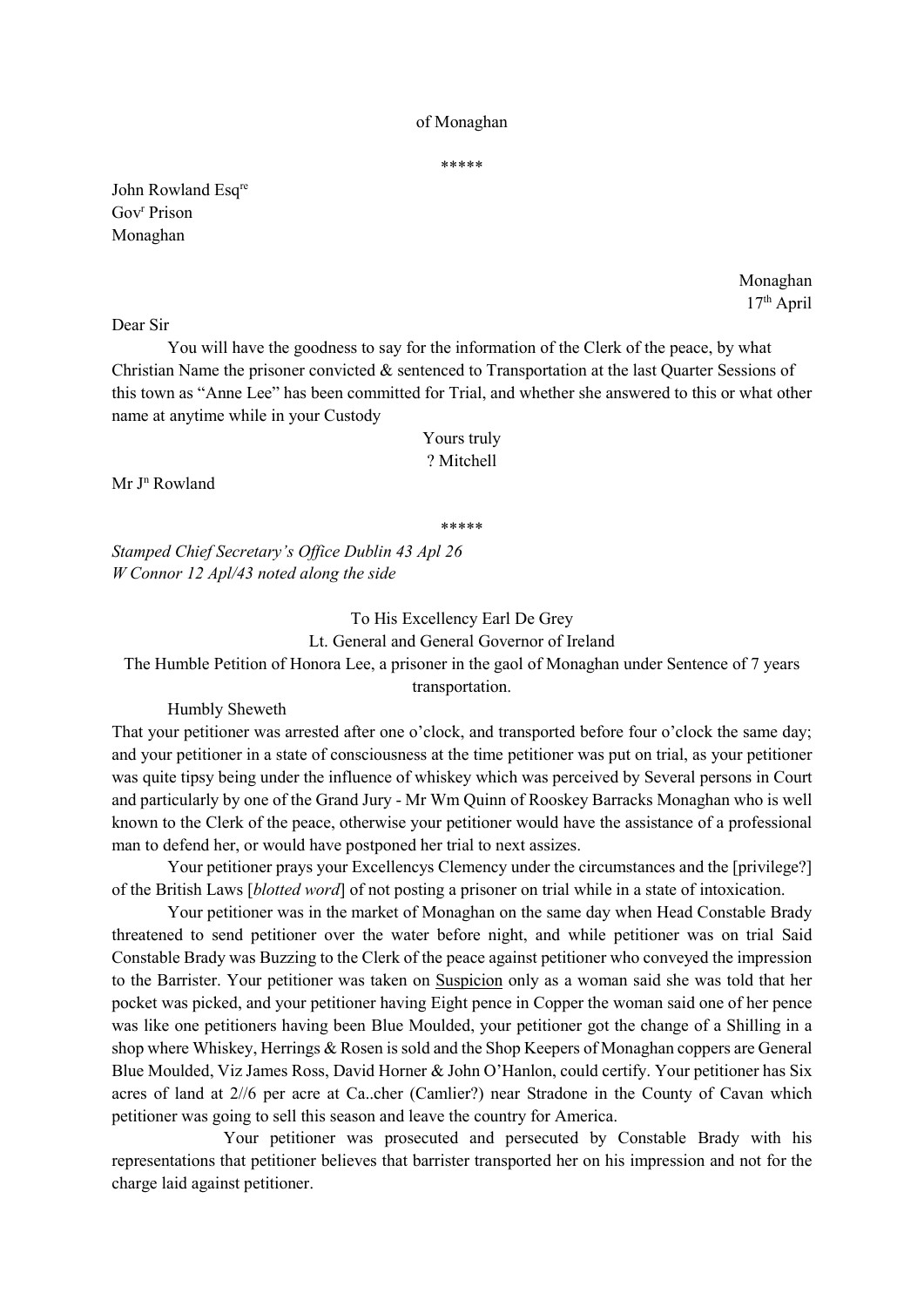Your petitioner also begs leave to state that the Bills were found against Anne Lee and not against Ony Lee, which is her name.

Under all the circumstances your petitioner Humbly prays your Excellency will be graciously pleased to mitigate the sentence and your petitioner will go to America and in Duty to ever pray.

> Ony Lee 12th April 1843

#### **Bendigo Advertiser 24 June 1856**

An Old Hand.—Ann Hart was charged by the police, with having been found drunk and using obscene language in a public place in the vicinity of Commissioner's Gully. The apprehending constable; stated, that he had to tie her down to a wheelbarrow and bring her to the watch-house. The unfortunate woman, who has only been out of gaol she weeks, promised to take the pledge for two years, if his Worship would only be good enough to let her go this time. The Bench gave her one more opportunity of becoming a respectable woman and discharged her on payment of one shilling.

#### **Bendigo Advertiser 8 February 1857**

Ann Hart, for a similar display of the beauties of the Queen's English, was also fined £5 or fourteen days.

#### **Bendigo Advertiser 17 March 1857**

Drunkards.—Ann Hart, commonly known as "drunken old Mother Hart," was brought up as an inveterate offender, and as sent to gaol for six months.

### **Bendigo Advertiser** 1 October 1857

Incurables.—Ann Hart was charged with being drunk and using obscene language. The lady it appears had just" done" six months at Melbourne for some conduct which had brought her under the notice of the magistracy; and on her expressing contrition, and promising amendment in future, the Bench dealt leniently with her, and inflicted a fine of 40s. or three days' imprisonment for the drunkenness, and £5 or fourteen days' imprisonment for the obscenity.

#### **Bendigo Advertiser 20 October 1857**

The Softer Sex.—Mrs. Ann Hart (a lady, unfortunately for herself, too well known to the police and the Bench) was charged with disorderly conduct and making use of "language of a most obscene nature. She was fined 20s. for the first, and £5 (with the option of au equivalent of imprisonment) for the second offence; and a caution was administered, that her next appearance would be attended, with unpleasant results, as she would then most certainly be dealt with under the Vagrant Act.

#### **Bendigo Advertiser 12 June 1865**

#### ASSAULT.

Wm Kerr was placed in the dock charged with unlawfully and maliciously wounding Ann Hart, there was also an indictment for a common assault. Mr

Helm appeared for the prisoner.

Ann Hart stated that on 5<sup>th</sup> Inst., about nine o'clock in the evening, she was sitting in Marv Laffin's tent, Sheepshead Gully, when the prisoner came in. Some drink was sent for, and after a while prisoner said he had never known a Hobartown woman live with a man eleven or thirteen years Witness got excited, and said she did, for she had lived with her husband for thirteen years before he